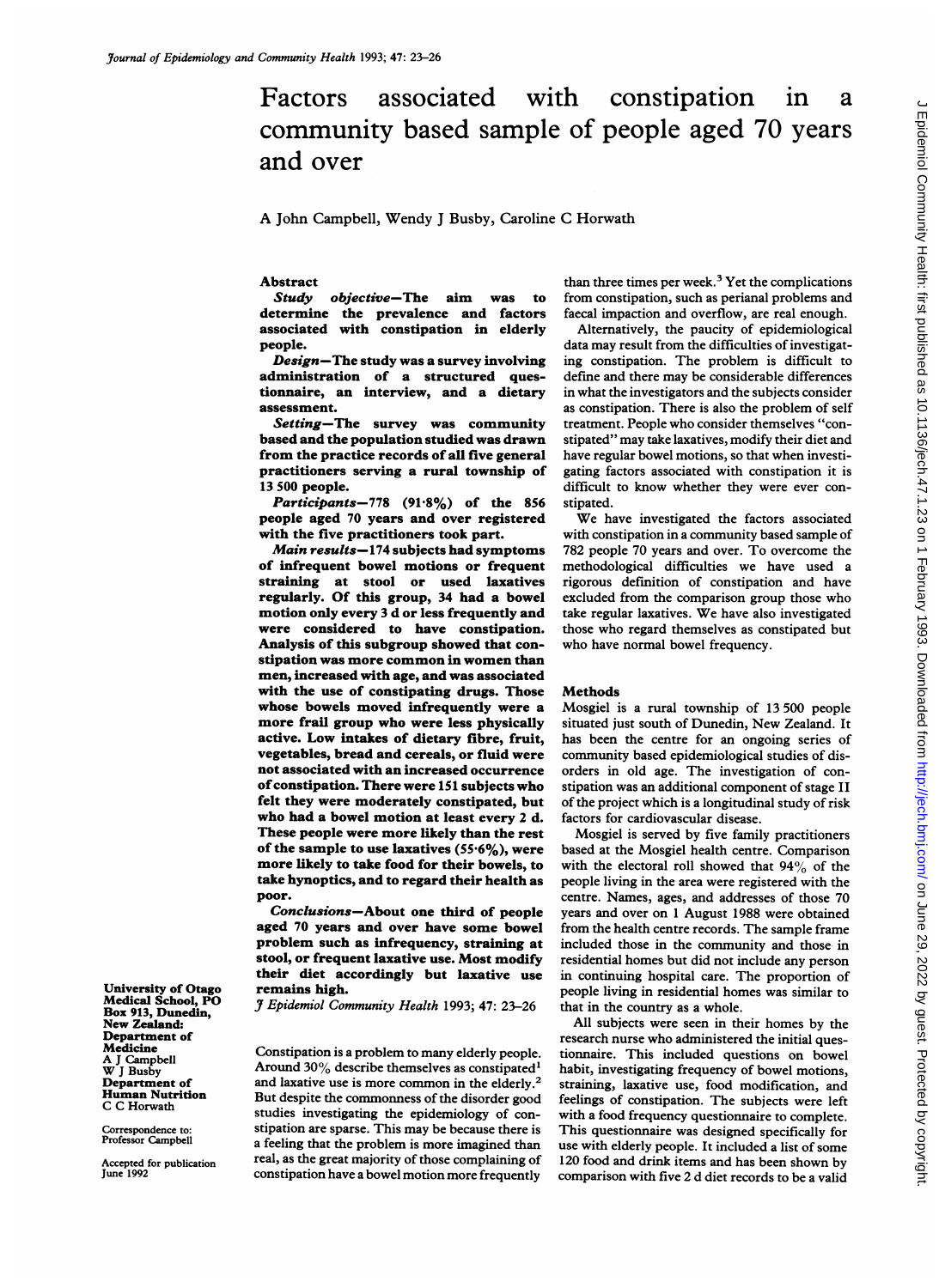method for estimating both group mean and individual nutrient intakes in elderly people (Horwath CC, unpublished data). The completion of the dietary questionnaire was monitored by <sup>a</sup> nutritionist (CCH) who assisted any subjects who were unable to complete the form. The subjects were then seen at the health centre by one of two consultant physicians (WJB, AJC) who reviewed the questionnaires.

The distributions of the variables investigated as factors likely to be associated with constipation were examined at the completion of the study and the value of each variable below which level the subjects were considered at risk of constipation was then determined.

The following variables were investigated as possible contributing factors for constipation.

(1) Sex and age, within five year age groups.

(2) Dietary variables. These included estimated dietary fibre intake as well as consumption from the main food group sources of fibre in the diet. Questions on the individual food items were used to compute variables representing the total frequency of consumption from the bread and cereal, fruit, and vegetable groups. Those subjects whose intake was less than the 10th percentile for the group as a whole were considered to have a low intake which may have contributed to constipation. Fluid intake was also measured by frequency questionnaires and again those whose intake was less than the 10th percentile were considered at risk of constipation.

(3) Poor nutritional state. This was defined as being less than the 10th percentile of the sample studied for body mass index or corrected arm muscle area or triceps skinfold thickness. The methods for measuring these variables in the Mosgiel studies have been described previously.4 (4) Physical activity. This was assessed by questionnaire and two groups were investigated as being at possible risk of constipation. Firstly, those who took part in no form of physical exercise including walking for pleasure were compared with those who did participate in some form of physical exercise at least weekly. Secondly, those who had very low levels of physical activity defined as those who played no sport, did not walk to the shops, and did not take part in any household or gardening activities were compared with the remainder.

(5) The use of constipating drugs which included anticholinergic drugs, tricyclic antidepressants, phenothiazines, verapamil, opiates, and codeine preparations was recorded.

(6) Mental state. All subjects completed the geriatric depression scale.<sup>5</sup> The distribution of scores was reviewed at completion of the study. Those subjects who had a score equal to or greater than 14 were regarded as showing evidence of depressed mood and were compared with the remainder of the sample. Impaired cognitive function was also investigated and those who had a score of less than 24 on the minimental state questionnaire6 were considered impaired.

(7) Self care. Ability with self care activities and with instrumental activities of daily living was assessed using the scale developed by Lawton and Brody.<sup>7</sup> Those who were able to complete only three or fewer of the eight items on the instrumental activities of daily living scale were investigated for increased risk of constipation. On the activities of daily living scale those who were able to complete only four or fewer of the six items of this scale were regarded as being at risk of constipation.

To determine factors that predicted constipation we divided subjects into those who were constipated and those who were not, using a rigorous definition of constipation. The group with constipation included only those subjects whose bowels moved every three days or less frequently. When using this definition of constipation, we excluded from the comparison group those who took laxatives at least weekly. Our reason for doing this was that those who were regular laxative users may have been as prone to constipation as the study group and have had the same risk factors for constipation if untreated.

We then investigated those people who considered themselves as moderately or severely constipated, but whose bowels moved regularly. The people in this group were also investigated to determine whether they had other indicators of poor subjective health including poor sleep, regular use of hypnotics or poor self rated health.

Bivariate analyses using  $\chi^2$  test were done to identify those variables which differed in distribution in the constipated and not constipated groups.

#### Results

From the initial sample of 856 subjects, 782  $(91.4\%)$  agreed to participate in the study and completed both the nursing and medical assessments. Those refusing did so for a variety of reasons. Comparison with health centre records in the Mosgiel studies has shown that those refusing were not a more frail group.<sup>8</sup> The constipation questionnaire was completed satisfactorily in 778 subjects.

The food frequency questionnaire was completed by 727 subjects (261 men, 466 women). In the analysis of the effects of diet on constipation, only these subjects are included. The low dietary intake scores, defined as being less than the 10th percentile for the sample as a whole were: dietary fibre less than 15 g/d; a serving of fruit eaten less than 26 times per month; a serving of vegetables eaten less than 89 times per month; bread and cereal intake less than 63 servings per month (1 slice of bread = <sup>1</sup> serving). The 10th percentile for fluid intake was <sup>1</sup> litre per day.

Of the 778 subjects who completed the constipation questionnaire, 496 (63 $-8\%$ ) were women and 282 (36.2%) were men with an age range of 70-102 years.

Bowel symptoms in subjects who completed the questionnaire are shown in the table. There were 174 subjects who had at least one of three factors which may have indicated constipation. Thirty four subjects moved their bowels only every three days or less frequently; 70 subjects strained at stool almost always, and 139 subjects took a laxative at least every two to three days. The need to strain at stool was more common in those with infrequent bowel movements (41.2%) than in the remainder of the sample  $(7.9\%)$   $(\chi^2=43.3,$  $p < 0.001$ ).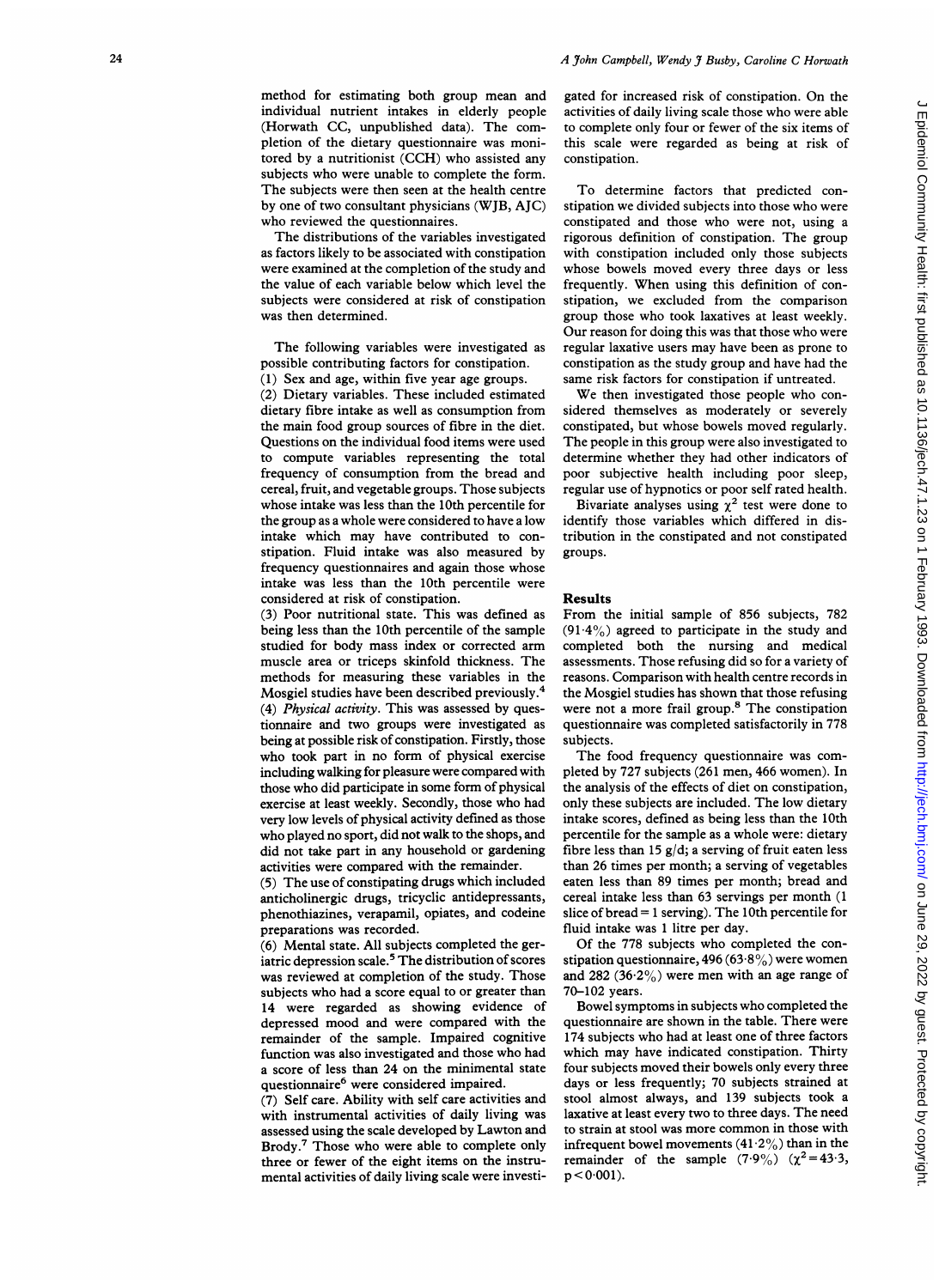Bowel symptoms in 778 subjects 70 years and over

|                                     | Male<br>$(n=282)$ $\frac{6}{6}$             | remaie<br>$(n=496)$ % |
|-------------------------------------|---------------------------------------------|-----------------------|
| Bowel frequency                     |                                             |                       |
| $>2$ per day                        | 3.2                                         | $4 - 4$               |
| $1-2$ per day                       | 86.5                                        | $78-4$                |
| 1 per 2 days                        | 85                                          | $11-3$                |
| 1 per 3–5 days                      | 1.8                                         | 5.2                   |
| $<$ 1 per week                      |                                             | 0.6                   |
| Do you suffer from constipation?    |                                             |                       |
| Severely                            | 5.3                                         | 8·1                   |
| Moderately                          | 12 <sub>1</sub>                             | $17 - 7$              |
| Do you have to strain for some time |                                             |                       |
| when opening your bowels?           |                                             |                       |
| Almost always                       | - 9.3                                       | 9.0                   |
| Occasionally                        | 44.5                                        | 47.6                  |
| Do you use a laxative?              |                                             |                       |
| Daily                               | 11.3                                        | 143                   |
| Every 2-3 days                      | $3-2$                                       | $5-4$                 |
| Weekly                              | 3.9                                         | $1-4$                 |
|                                     | Do you eat foods regularly for your bowels? |                       |
|                                     | $46-1$                                      | 64.6                  |

## FACTORS ASSOCIATED WITH CONSTIPATION

Those 34 subjects whose bowels moved only every three days or less frequently were then compared with the rest. Those who took laxatives at least weekly were excluded from the comparison group.

There were significantly more women  $(29; 7\%)$ than men  $(5; 2.1\%)$  in the group suffering from constipation ( $\chi^2$  = 7.2, p = 0.007), and the prevalence of constipation increased with age  $(\chi^2 = 60.9, \text{ df } 5, \text{ p} = 0.005).$ 

The group suffering from constipation was more frail, being significantly more likely to have impaired performance in instrumental activities of daily living  $(\chi^2 = 12.7, p < 0.001)$ , and in self maintenance  $(\chi^2 = 13.9, p < 0.001)$ . They were less likely to take any form of exercise  $(\chi^2=6,$  $p=0.014$ ), but were not more likely to have extremely low levels of physical activity.

Eight  $(23.5\%)$  of the 34 were taking constipating drugs and this was a higher proportion than the comparison group  $(12\%) (\chi^2=2.9)$ ,  $p = 0.048$ ). Women (17.5%) were more likely than men  $(9.5\%)$  to be taking constipating drugs  $(\chi^2 = 9.2, p = 0.002).$ 

Subjects who were constipated were not more likely to be in the lowest decile of dietary fibre, fruit, vegetable, cereal, or fluid intake. In fact 27 (79%) of the 34 patients suffering from constipation specifically ate foods which they felt were good for their bowels. This is a higher proportion than in the comparison group (55.6%)  $(\chi^2 = 7.4, p = 0.006)$ . Men were significantly more likely to be in the lowest decile of fruit intake  $(p=0.001)$  and fluid intake  $(p=0.003)$ , women were more likely than men to be in the lowest decile of cereal intake  $(p=0.02)$ .

Those who were constipated were not more likely to be depressed or have impaired cognitive function.

## SUBJECTIVE CONSTIPATION

We then investigated the group who felt that they were moderately or severely constipated but whose bowels moved at least every two days. These 151 subjects were much higher users of laxatives  $(55.6\%)$  than the remaining subjects (10.8%) ( $\chi^2$  = 144.7, p < 0.0001) and were more likely to take particular foods for their bowels  $(71.1\%)$  than the comparison group  $(54.6\%)$ 

 $(\gamma^2 = 13.4, p = 0.0003)$ . In addition, eight  $(21\%)$  of the 38 men and 19  $(19\%)$  of the 99 women who reported themselves to be constipated and who had completed the food frequency questionnaire, were regularly supplementing their diet with unprocessed bran. Although slightly higher, these proportions were not significantly different from those in the comparison group (13% of men and  $14\%$  of women). They were more likely to be taking hypnotics  $(28.9\%)$  than the comparison group  $(19.4\%) (\chi^2 = 6.36, p < 0.025)$ . They were also more likely to be on constipating drugs  $(21.9\%)$  than the comparison group  $(12.9\%)$  $(\chi^2 = 7.8, p = 0.05)$ . There was no significant sex difference, but there was a significant increase in constipation with age ( $\chi^2 = 13.0$ , 5df, p=0.02). Subjects were asked to compare their health with other people their own age. A feeling of poor health compared with peers was more common in the group who were constipated  $(17.3\%)$  than in the comparison group  $(11.3\%)$   $(\chi^2=4.1,$  $p = 0.04$ ).

Those who assessed themselves as constipated were not more likely to be depressed or have impaired cognitive function.

Those who felt they were moderately or severely constipated but whose bowels moved at least every two days were asked what they understood being constipated meant. The great majority, over 90%, equated constipation with bowels not opening for two days or more. If this occurred, the majority, again over  $90\%$ , would then modify their diet by increasing fruit, bran, or fluid intake and/or taking <sup>a</sup> laxative or <sup>a</sup> home remedy. Only <sup>a</sup> few did nothing and "it eventually comes right" About 10% of this group felt their bowels needed to move daily and took laxatives to ensure this. They "would really worry" or "be upset" if bowels did not move daily.

### **Discussion**

The investigation of risk factors for constipation in a community based sample of elderly people has proved difficult, but not because of any unwillingness of the subjects to discuss the topic-in fact the response rate to the study was 90%. Rather, the difficulties have arisen because the condition is so amenable to self treatment. We have found, as did Whitehead *et al*,<sup>1</sup> that there is a significant group of elderly people who regard themselves as constipated but whose bowels move at least every two days. We found this group were higher users of laxatives than the rest of the sample and they were also more likely to modify their diet so that they were taking foods to increase bowel activity. This group is <sup>a</sup> problem when determining factors associated with constipation, because included in it are those who would be genuinely constipated were they not to take laxatives or modify their diet, as well as those whose bowels would very likely move normally and frequently if left alone. Frequent laxative use may have been a lifelong habit and whether or not constipation was originally a significant problem is difficult if not impossible to determine.

We have therefore used <sup>a</sup> rigorous definition of constipation, namely a bowel movement only every three days or less frequently, and have excluded from the comparison group those sub